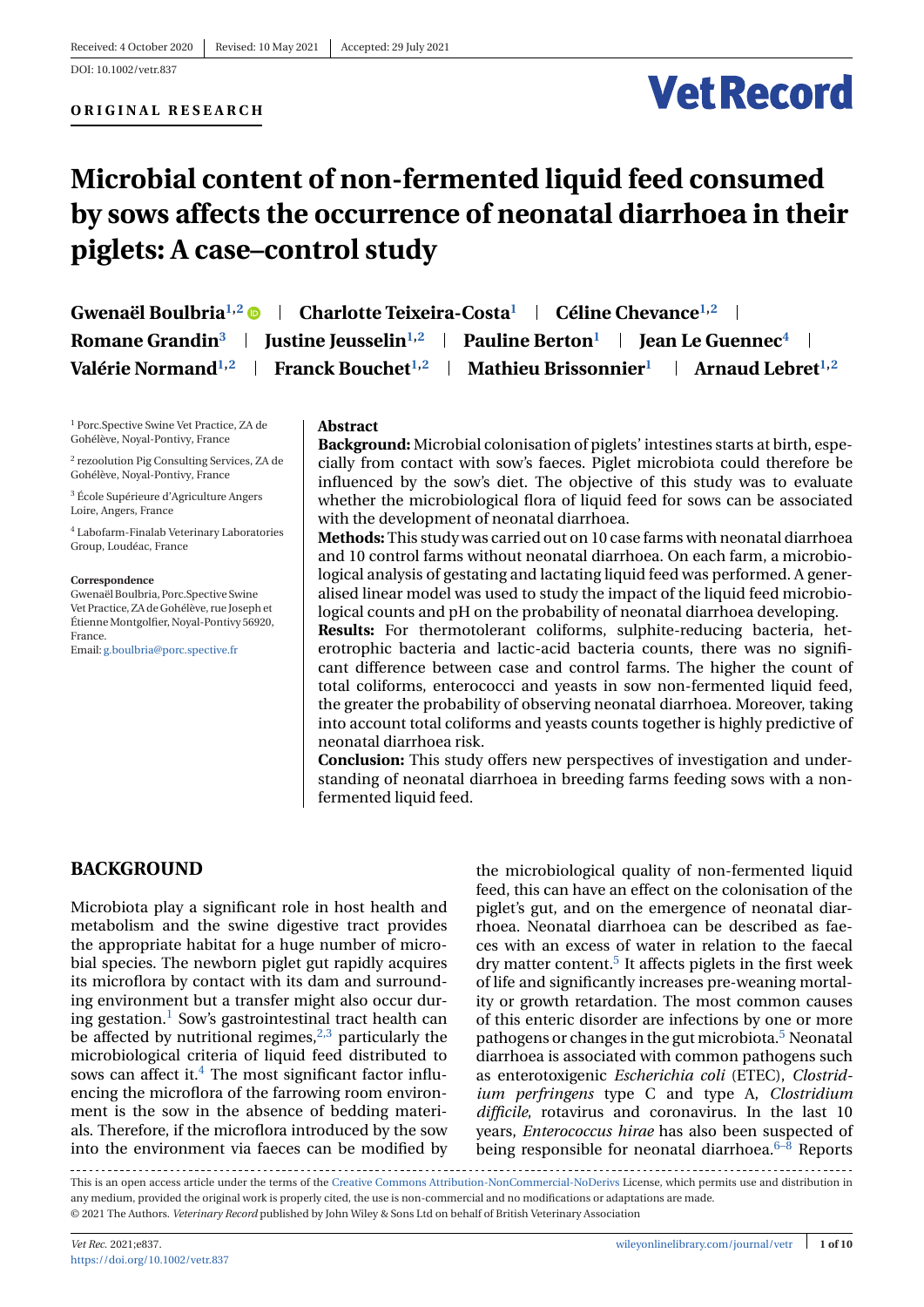on the impact of non-fermented liquid feed microbial aspects on pig health are scarce, most studies described the benefit of fermented compared to nonfermented liquid feed. $9-11$  So, practical recommendations for non-fermented liquid feed management are needed. The aim of this study was to describe some microbiological parameters in non-fermented liquid feed given to sows on ten farms affected with neonatal diarrhoea and on ten control farms and to determine if the microbiological quality of liquid feed can have an impact on the emergence of neonatal diarrhoea.

#### **MATERIALS AND METHODS**

### **Farm selection**

Twenty conventional herds were enrolled in this study, located in Brittany (France), within 2-h drive of the diagnostic laboratory Labofarm (Finalab, Loudéac, France). Among these 20 herds, 10 exhibited neonatal diarrhoea in more than 20% of litters within a batch for at least two consecutive batches. These herds were defined as 'case' farms. The other 10 herds did not have neonatal diarrhoea and were defined as 'control' farms.

The herds employed various production systems and varied in size from 250 to 1000 sows. Gestating and lactating sows were fed with non-fermented liquid feed, defined as a mixture of feed and water made immediately before feeding. Batchwise farrowing with an all-in/all-out system and cleaning and disinfection of the farrowing rooms between batches was practised in all herds. Neither sows nor piglets received any medication before or during the study. The antibiotic treatment, in particular, was prohibited. For each farm, breed, status regarding porcine reproductive and respiratory disease virus $12$  and vaccinations against neonatal diarrhoea for both herds are presented in Table [1.](#page-2-0) One herd was vaccinated only against ETEC, 16 herds were vaccinated against ETEC and *C. perfringens* type C simultaneously, one herd was vaccinated against *E. coli*, *C. perfringens* type A and *C. perfringens* type C and two herds were not vaccinated at all against neonatal diarrhoea.

# **Liquid feed sampling and analyses**

At each farm, two samples of non-fermented liquid feed were collected: one approximately 2 weeks prior to farrowing and one in the week after parturition. Both were collected at the end of the liquid feed system line at a feeder level. Each sample of about 200 ml was immediately stored at 4◦C and transported to Labofarm within 2 h. The feed samples were cultured within 4 h of collection.

#### **Liquid feed pH, bacteriology and mycology**

For each sample, the pH of the liquid feed was measured using an electronic pH meter (Hanna Instruments HI-98128). Next, liquid feed samples were serially diluted 10-fold in buffered sodium chloride peptone solution (pH 7). Relevant dilutions were plated onto selective media and plates were incubated at the recommended temperature and conditions. All selective media used were obtained from Thermo Fisher Scientific Inc. (Oxoid Microbiology Products). Total coliforms (TColi) and thermotolerant coliforms (ThColi) were cultured aerobically on violet red bile lactose agar plates at 37 and 44◦C, respectively. Sulphite-reducing bacteria (SRB, including clostridia) were cultured anaerobically on tryptose sulphite cycloserine agar plates at 37◦C. Enterococci (ETC) were cultured aerobically on Slanetz Bartley agar plates at 37◦C. Bacterial growths were counted after 12–24 h incubation. Heterotrophic bacteria (HET) were aerobically cultured at 30◦C and counted using plate count agar medium and counted after 48 h incubation. Lactic acid bacteria (LAB) were cultured anaerobically on De Man, Rogosa and Sharpe agar plates at 37◦C and counted after 72 h incubation. Yeasts (YEA) were cultured aerobically on Sabouraud dextrose agar plates at 37◦C and counted after 48 h incubation.

# **Diarrhoeic piglet in case herds: selection, necropsy and sampling**

In order to clarify the apparent cause of neonatal diarrhoea on the case farms, two diarrhoeic piglets from each case herd under 1 week of age were selected from two different litters. They had shown watery to creamy diarrhoea starting in the previous 24 h, but no other clinical signs (e.g. weight loss, arthritis or omphalitis). No piglets within the litters were treated with antibiotics at selection time.

The piglets were transported alive to the pathology unit of Labofarm for euthanasia and post-mortem examination. The piglets were first sedated with an intramuscular injection of tiletamine and zolazepam, 6 mg/kg (Zoletil 50; Virbac Animal Health, ) and euthanised with an intracardiac injection of tetracaïne 1.3 mg/kg, embutramide 60 mg/kg and mebezonium 8.1 mg/kg (T61; MSD Animal Health). Bacteriological and virological samples were collected by swabs from the intestinal mucosa of the proximal duodenum, the distal jejunum and the distal ileum for *E. coli*, *C. perfringens*, *C. difficile* and enterococci and of the proximal colon for rotavirus. Two swabs per intestinal section were collected (eight swabs per piglet): one for bacteriological cultures and one for genomic and further analyses if required.

## **Bacteriological and virological investigation**

Swabs were cultured within 30 min of sampling. For *E. coli*, swabs were cultured aerobically on 5% sheep blood agar plates and Drigalski lactose agar plates at 37◦C. The plates were examined for bacterial growth after 24 h incubation. For *C. perfringens*, swabs were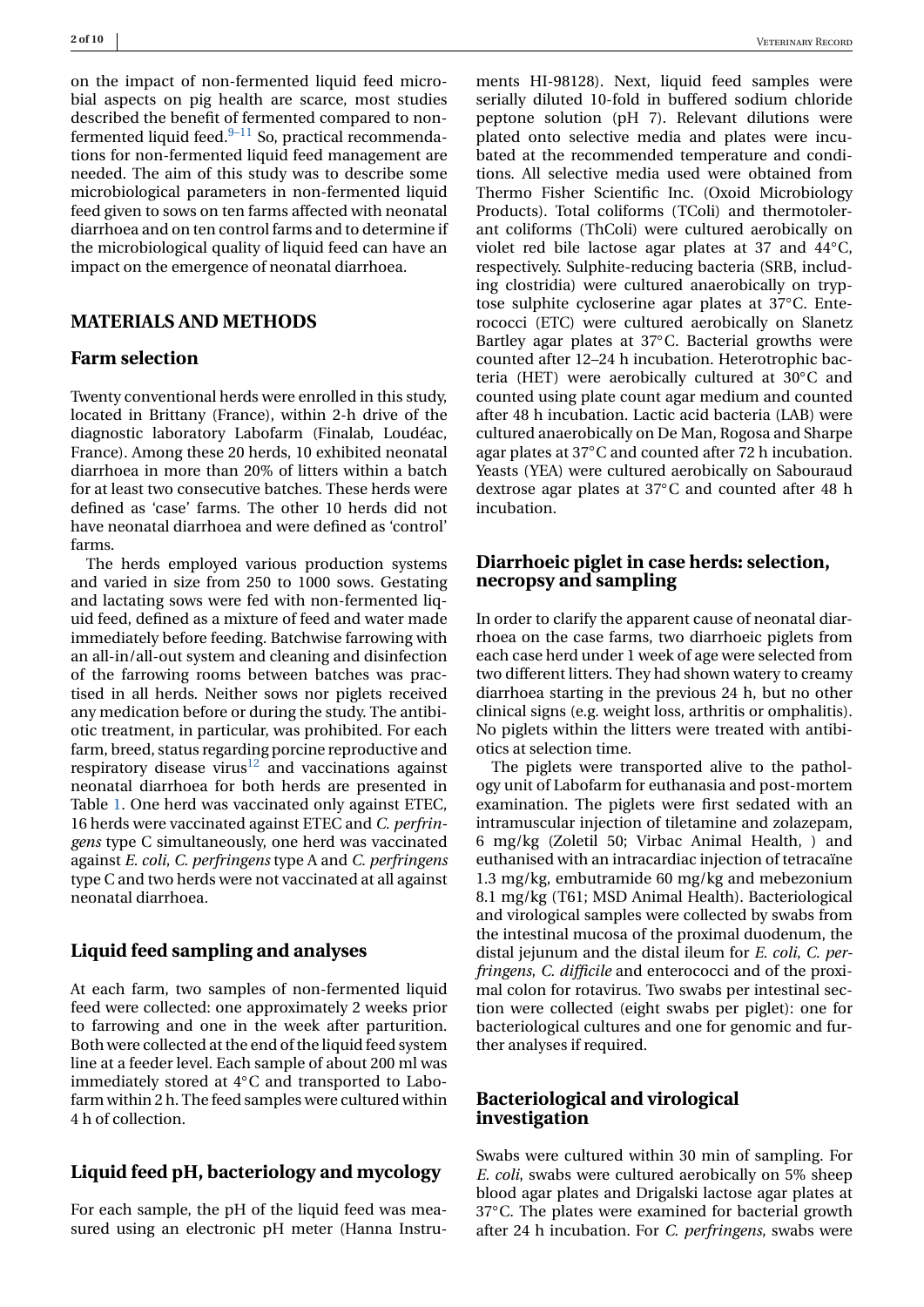<span id="page-2-0"></span>

|                                        |                            |                 |                                                  |                          |                          |                                                                  |              |                        | Bacteriology             |                          |                             |                          | Histology               |                          |                          |                                                   |
|----------------------------------------|----------------------------|-----------------|--------------------------------------------------|--------------------------|--------------------------|------------------------------------------------------------------|--------------|------------------------|--------------------------|--------------------------|-----------------------------|--------------------------|-------------------------|--------------------------|--------------------------|---------------------------------------------------|
| Herds                                  | <b>Breed</b>               | PRRSV-1 status  | Neonatal diarrhoea<br>vaccination                | Pig                      | Gender                   | Primiparous                                                      | (day)<br>Age | Weight<br>$\mathbf{B}$ | hemolytic<br>E. coli     | G                        | Virology<br>$\approx$<br>Eh |                          | $\mathbf{G}$<br>E. coli | E <sub>1</sub>           | $\approx$                | Aetiology                                         |
| Ą                                      | [LWxLDxT}xPi               | Negative        | E. coli and Clostridium<br>perfringens type C    | $\overline{\phantom{0}}$ | $\geq$                   | Yes                                                              | 3            | 1270                   |                          | $\,+\,$                  | т<br>$\,{}^+$               |                          |                         | $\,{}^+$                 | -1                       | Clostridium perfringens<br>Enterococcus hirae and |
|                                        |                            |                 |                                                  | $\sim$                   | $\geq$                   | $\tilde{\mathsf{X}}$                                             | S            | 1450                   |                          | $^+$                     | $\,{}^+$                    |                          | $\,^+$                  | $^+$                     | I                        |                                                   |
| $\mathbf{m}$                           | $[{\rm LWALDxT}]{\bf xPi}$ | Negative        | E. coli and Clostridium<br>perfringens type C    | $\overline{ }$           | $\geq$                   | Yes                                                              | 4            |                        |                          | I                        |                             |                          |                         | $\,{}^+$                 | T                        | Enterococcus hirae                                |
|                                        |                            |                 |                                                  | $\sim$                   | $\geq$                   | $\tilde{\mathsf{X}}$                                             | S            |                        |                          | $\,{}^+$                 | I                           |                          |                         | $\,{}^+$                 | I                        |                                                   |
| $\cup$                                 | [LWxLD]xPi                 | Positive stable | E. coli and Clostridium<br>perfringens type C    | $\overline{\phantom{0}}$ | $\mathbf{L}$             | $\rm \stackrel{\circ}{\simeq}$                                   | $\sim$       | 990                    | $\overline{\phantom{a}}$ | $^+$                     | $\,{}^+$                    | Ť                        | $^+$                    | п                        | $\overline{\phantom{a}}$ | Enterococcus hirae                                |
|                                        |                            |                 |                                                  | $\sim$                   | Σ                        | $\tilde{z}$                                                      | $\sim$       | 1430                   |                          | $\,+\,$                  | 1<br>$\,{}^+$               |                          | $^+$                    | I                        | I                        |                                                   |
| $\Box$                                 | {IWxLD}xPi                 | Positive stable | E. coli and Clostridium<br>perfringens type C    | $\overline{ }$           | $\mathbb{L}$             | Yes                                                              | $\mathbf{c}$ |                        |                          |                          |                             | $\mathbf{I}$             |                         |                          | $^{+}$                   | Rotavirus                                         |
|                                        |                            |                 |                                                  | $\sim$                   | 山                        | $\tilde{z}$                                                      | $\mathbf{C}$ |                        |                          | $\,{}^+$                 | $\,{}^+$                    |                          |                         |                          | $\ddot{}$                |                                                   |
| $\begin{array}{c} \square \end{array}$ | {LWxLD}xPi                 | Positive stable | E. coli and Clostridium<br>◡<br>perfringens type | $\overline{\phantom{0}}$ | $\mathbb{L}$             | $\tilde{z}$                                                      | $\mathbf{c}$ | 1550                   |                          |                          |                             | п                        |                         | Т                        | $\overline{\phantom{a}}$ | Enterococcus hirae                                |
|                                        |                            |                 |                                                  | $\sim$                   | Σ                        | $\stackrel{\circ}{\phantom{}_{\sim}}$                            | G            | 3300                   |                          |                          |                             |                          |                         | $\,{}^+$                 |                          |                                                   |
| 圧                                      | {LWxLD}xPi                 | Positive stable | E. coli and Clostridium<br>perfringens type C    | $\overline{\phantom{a}}$ | $\overline{\phantom{0}}$ |                                                                  | S            |                        | $^+$                     | $\,{}^+$                 | I                           | I                        | I                       | $^+$                     | $\overline{\phantom{a}}$ | Enterococcus hirae                                |
|                                        |                            |                 |                                                  | $\mathbf{c}$             |                          |                                                                  | Ю            |                        | $^+$                     | $\overline{\phantom{a}}$ | 1                           |                          |                         | $\,{}^+$                 | I                        |                                                   |
| G                                      | {LWxLD}xPi                 | Negative        | E. coli and Clostridium<br>perfringens type C    | $\overline{ }$           | $\geq$                   |                                                                  | $\sim$       | 1490                   | $\mathbf{I}$             | <b>I</b>                 | $\,^+$                      | П                        |                         | $\,{}^+$                 | $^+$                     | Enterococcus hirae and<br>Rotavirus               |
|                                        |                            |                 |                                                  | $\sim$                   | 山                        |                                                                  | $\sim$       | 1520                   |                          | J.                       | $\mathbf{I}$<br>$\,{}^+$    |                          |                         | $\,^+$                   | $\overline{\phantom{a}}$ |                                                   |
| Ξ                                      | <b>IWXLW</b>               | Negative        | E. coli and Clostridium<br>perfringens type C    | $\overline{\phantom{0}}$ | д                        | Yes                                                              | G            |                        |                          | $\,{}^+$                 |                             |                          | $\,{}^+$                | I                        | T                        | Clostridium perfringens<br>Enterococcus hirae and |
|                                        |                            |                 |                                                  | $\sim$                   | 凸                        | $\stackrel{\circ}{\phantom{}_{\sim}}$                            | 9            |                        | I                        | $\,{}^{+}\,$             | I                           | I                        |                         | $\,{}^+$                 | I                        |                                                   |
|                                        | [LWxLD]xPi                 | Positive stable | No vaccination                                   |                          | $\mathbf{L}$             | Yes                                                              | $\sim$       | 1570                   | I                        | $^+$                     |                             |                          | $^+$                    |                          | $\overline{\phantom{a}}$ | Clostridium perfringens                           |
|                                        |                            |                 |                                                  | $\mathbf{\Omega}$        | Σ                        | $\rm \stackrel{\circ}{\rm \stackrel{\circ}{\rm \scriptstyle X}}$ |              | 1700                   | $\overline{\phantom{a}}$ | $\,{}^+$                 |                             |                          | $\,{}^+$                |                          |                          |                                                   |
|                                        | {LWxLD}xPi                 | Negative        | No vaccination                                   | $\overline{\phantom{0}}$ | $\mathbb{L}$             | $\overline{\mathsf{S}}$                                          |              | 1330                   | $\overline{\phantom{a}}$ | $\overline{\phantom{a}}$ | $\overline{\phantom{a}}$    | $\overline{\phantom{a}}$ | $\,{}^+$                | $\overline{\phantom{a}}$ | $^{+}$                   | Rotavirus and Clostridium<br>perfringens          |
|                                        |                            |                 |                                                  | $\mathbf{\Omega}$        | $\geq$                   | $\tilde{\mathbf{z}}$                                             | 3            | 1560                   | П                        |                          | $^{+}$                      |                          | $^{+}$                  | 1                        | $^{+}$                   |                                                   |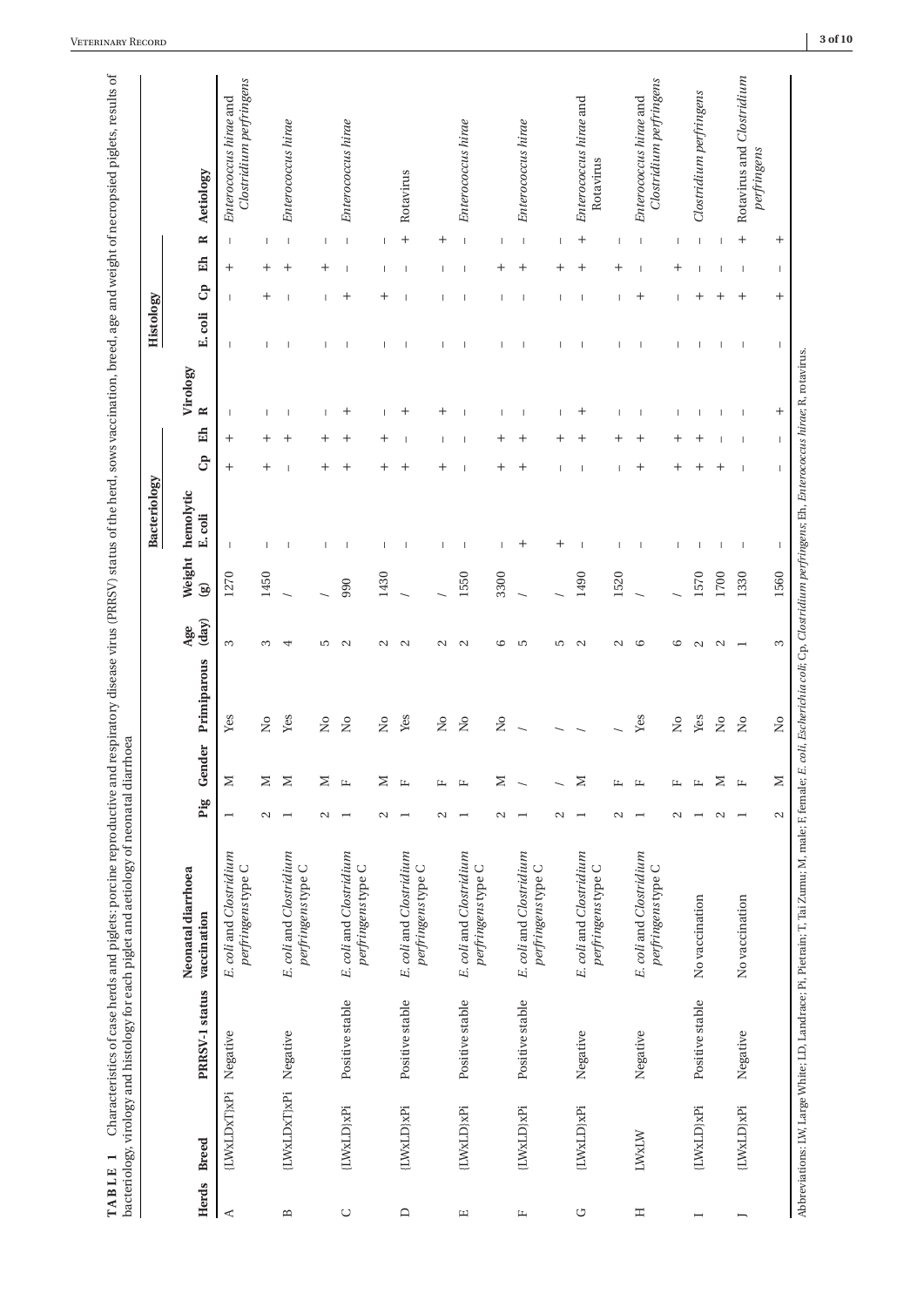cultured anaerobically on 5% sheep blood agar plates and nalidixic acid agar plates at 37◦C and incubated for 48 h. In this study, since no toxigenic typing was performed, *C. perfringens* serotype was not determined. Enterococci were also cultured aerobically at 37◦C on nalidixic acid agar plates. All bacterial species were identified using matrix assisted laser desorption ionization - time of flight (MALDI-TOF) mass spectrometry (Brucker Daltronics), the identification of *E. hirae* was confirmed specifically using this method. For all piglets, the presence of rotavirus in faeces was tested using a rapid enzyme immunoassay (DipFit Rotavirus Porcin; Bio-X Diagnostics, Finalab) according to the manufacturer's instructions.

#### **Histopathological examinations**

Tissue samples were collected from the proximal duodenum, proximal jejunum, distal jejunum, ileum and colon. Specimens were flushed and then fixed with 10% neutral-buffered formalin and transported to the Orbio diagnostic laboratory (Finalab) for microscopic examination.

## **Decision process to determine the aetiology of neonatal diarrhoea in case farms**

The aetiology of neonatal diarrhoea in case farms was determined when one or both sampled piglets displayed bacterial growth or positive rotavirus ELISA and simultaneous histological lesions consistent with.

#### **Statistical analyses**

Only the aetiology of neonatal diarrhoea in case farms were described in this study. The bacterial counts per mL of liquid feed were log-transformed and tabulated. The LAB:TColi ratio was calculated to describe the balance between these two bacterial populations. The relationships between each microbiological parameter (TColi, ThColi, SRB, ETC, HET, LAB and YEA) and pH were described using a principal component analysis (PCA). The significance of the relationship between the two parameters was tested using regression analysis. The impact of farm status regarding neonatal diarrhoea and the source of liquid feed (gestating or farrowing room) on microbiological counts per mL in sow liquid feed were compared by an analysis of variance (ANOVA). Statistical analyses were performed in R Studio version 4.0.2 (R Core Team, 2020). Finally, a generalised linear model (GLM) was adjusted to test if the bacteriological and mycological counts in liquid feed distributed to sows were predictive of the occurrence of neonatal diarrhoea, taking into account the source of the liquid feed. The final model was selected using the R stepwise function. Statistical significance was set at  $p < 0.05$ .

# **RESULTS**

## **Detection of neonatal enteropathogens in case herds**

Characteristics of case herds and piglets are presented in Table [1.](#page-2-0) *Enterococcus hirae*, *C. perfringens* and rotavirus were identified as enteropathogens involved in clinical neonatal diarrhoea in 7, 4 and 3 herds respectively, sometimes in coinfection. *Clostridium perfringens* evocative lesions included superficial villus tip necrosis and the accumulation of fibrin. Jejunal and ileal lesions may be heavily colonised with large, rectangular Gram-positive bacilli with rounded or truncated ends, although it was common to find masses of organisms in the lumen. Capillaries were dilated, but there was no haemorrhage. Lesions compatible with *E. hirae* were small intestinal colonisation by entero-adherent Gram-positive cocci accompanied by villous atrophy and mild epithelial lesions, including increased apoptosis of enterocytes. Finally, typical rotavirus lesions were observed in the small intestine with massive destruction of the villi and subsequent adaptive and regenerative responses. The tips of atrophic villi were eroded or were covered by swollen or attenuated, nearly squamous epithelial cells.

# **Microbiological quality and pH of sow liquid feed in case and control herds**

The PCA (Figure [1\)](#page-4-0) was useful to represent all correlations between the microbiological criteria. For example, it revealed a negative correlation between pH and lactic acid bacterial count ( $R^2 = 0.44$ ,  $p < 0.05$ ), between pH and the LAB:TColi ratio  $(R^2 = 0.27)$ , *p* < 0.05) and between pH and heterotrophic bacteria counts ( $R$ <sup>2</sup> = 0.28,  $p$  < 0.05). Other correlations were not statistically significant, particularly there was no relationship between yeast, enterococci and total coliforms counts.

Average results for each criterion (log CFU/ml) are presented in Table [2.](#page-4-0) All dispersions of analysed data for each microbiological criterion and pH are represented in Figure [2.](#page-5-0) In our study, there was no statistically significant difference between affected and unaffected farms for lactic acid bacteria counts. However, we observed a higher dispersion of LAB counts for the case farms. It was the only criterion where the source of liquid feed had an impact on counts ( $p < 0.05$ ) Figure [3\)](#page-5-0). There were more lactic acid bacteria in sow liquid feed sampled in farrowing than in gestating facilities. The heterotrophic bacteria counts were also closed in both groups, and no statistically significant difference between the two groups was observed. Total coliforms counts were significantly higher on case farms ( $p < 0.05$ ). However, this difference was not observed for thermotolerant coliforms, although the dispersion of thermotolerant coliform counts is higher in case farms. For sulphite-reducing bacteria, the difference between the two groups was not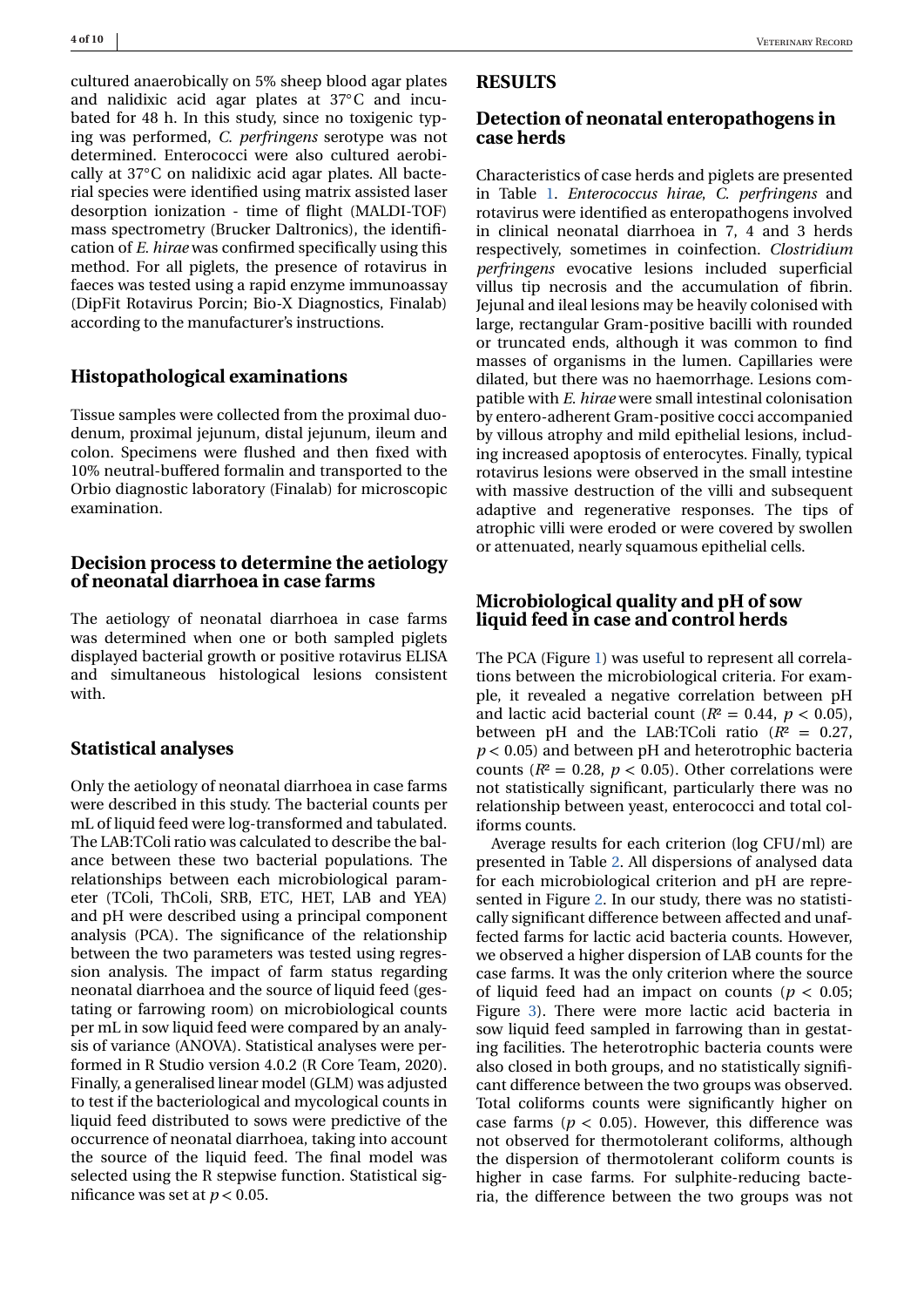<span id="page-4-0"></span>**TABLE 2** Comparison of the results of microbiological counts (in log CFU/ml), LAB:TColi ratio and pH of liquid feed in case and control farms

|           |                      |            | Microbiological criteria |              |               |            |            |            |           |
|-----------|----------------------|------------|--------------------------|--------------|---------------|------------|------------|------------|-----------|
|           | pH                   | <b>LAB</b> | <b>HET</b>               | <b>TColi</b> | <b>ThColi</b> | <b>SRB</b> | <b>ETC</b> | <b>YEA</b> | LAB:TColi |
|           | <b>Control herds</b> |            |                          |              |               |            |            |            |           |
| Mean      | 5.08                 | 8.18       | 8.38                     | 5.32         | 2.57          | 2.83       | 4.99       | 3.99       | 2.85      |
| Median    | 4.96                 | 7.86       | 9.11                     | 4.71         | 1.48          | 1.74       | 2.81       | 3.70       | 3.15      |
| <b>SD</b> | 0.75                 | 8.45       | 8.57                     | 5.61         | 3.04          | 3.11       | 5.62       | 4.08       | 2.83      |
|           | <b>Case herds</b>    |            |                          |              |               |            |            |            |           |
| Mean      | 5.18                 | 7.98       | 8.28                     | 5.46         | 4.11          | 3.54       | 4.30       | 4.89       | 2.52      |
| Median    | 5.02                 | 7.60       | 8.15                     | 5.11         | 1.70          | 2.34       | 3.74       | 4.26       | 2.49      |
| <b>SD</b> | 0.68                 | 8.18       | 8.28                     | 5.62         | 4.73          | 4.00       | 4.52       | 5.20       | 2.55      |

Abbreviations: ETC, enterococci; HET, heterotrophic bacteria; LAB, lactic acid bacteria; LAB:Tcoli, lactic acid bacteria:total coliforms ratio SD, standard deviation; SRB, sulphite-reducing bacteria; TColi, total coliforms; ThColi, thermotolerant coliforms; YEA, yeasts.



**FIGURE 1** Loading plots of the principal component analysis (PCA) reported the results of the elaborations carried out with datasets. In the axis title of each component, the explained variance is reported. LAB: lactic acid bacteria; HET: heterotrophic bacteria; YEA: yeast; ThColi: thermotolerant coliforms; ETC: *Enterococci*; SRB: sulphite-reducing bacteria; TColi: total coliforms; LAB:Tcoli: lactic acid bacteria: total coliforms ratio

significant. However, more than half of the sow liquid feeds collected from case farms had a count above 2 log CFU/ml, whereas more than half of the liquid feeds collected from control farms had a count below 2 log CFU/ml. Enterococci counts were significantly higher on case farms ( $p < 0.05$ ). Yeast counts were significantly higher on case farms ( $p < 0.05$ ). Finally, no statistical difference was noticed between both groups in the pH of liquid feed distributed to sows (Figure [3\)](#page-5-0).

# **Risk criteria for neonatal diarrhoea occurrence**

The GLM emphasised three criteria for the bacteriological and mycological analysis of liquid feed dis-

tributed to sows that are predictive of the occurrence of neonatal diarrhoea: total coliforms, enterococci and yeast counts. It appears that the higher their counts were, the higher the risk of neonatal diarrhoea emergence. In the GLM, the source of liquid feed had no impact on the counts of total coliforms ( $p = 0.68$ ), enterococci ( $p = 0.8$ ) and yeasts ( $p = 0.78$ ), which confirmed the results of ANOVA. Moreover, their counts in liquid feed were independent of each other as previously described using the PCA. When all criteria were considered, the stepwise model selection gave a final model including the total coliforms and yeast counts, both simultaneously significant ( $p < 0.05$ ), meaning that in this study these both criteria, taken into account together, are the most predictive of neonatal diarrhoea emergence. When the enterococci counts were added to this model, all three criteria appeared to have a slight effect simultaneously ( $p < 0.15$ ). In our study, for results above 5 log CFU/ml of total coliforms (Figure [4a\)](#page-6-0), 4 log CFU/ml of enterococci (Figure [4b\)](#page-6-0) and 4 log CFU/ml of yeasts (Figure [4c\)](#page-6-0), the probability of neonatal diarrhoea occurring is greater than 50%.

# **DISCUSSION**

Neonatal porcine diarrhoea is a common problem in commercial swine herds and is of significant importance for the pig industry worldwide because it causes major economic losses due to increased morbidity and mortality, decreased weight gain and the need for medications.<sup>13</sup> Over the last 10 years, increasing attention has been focused on neonatal diarrhoea in piglets in which routine diagnostic protocols fail to isolate known enteric pathogens such as haemolytic *E. coli*, *C.* difficile, *C. perfringens* type A or type C or parasites.<sup>13</sup> In our study, ETEC were not involved in neonatal diarrhoea in the case farm, suggesting the effectiveness of marketed vaccines. We identified *C. perfringens* as the pathogen involved in two case farms despite vaccination against *C. perfringens* type C. We can hypothesise a failure in vaccination but maybe the most credible hypothesis is the implication of *C. perfringens* type A, as suggested by slight microscopic lesions observed during our study. Indeed, *C. perfringens* type A was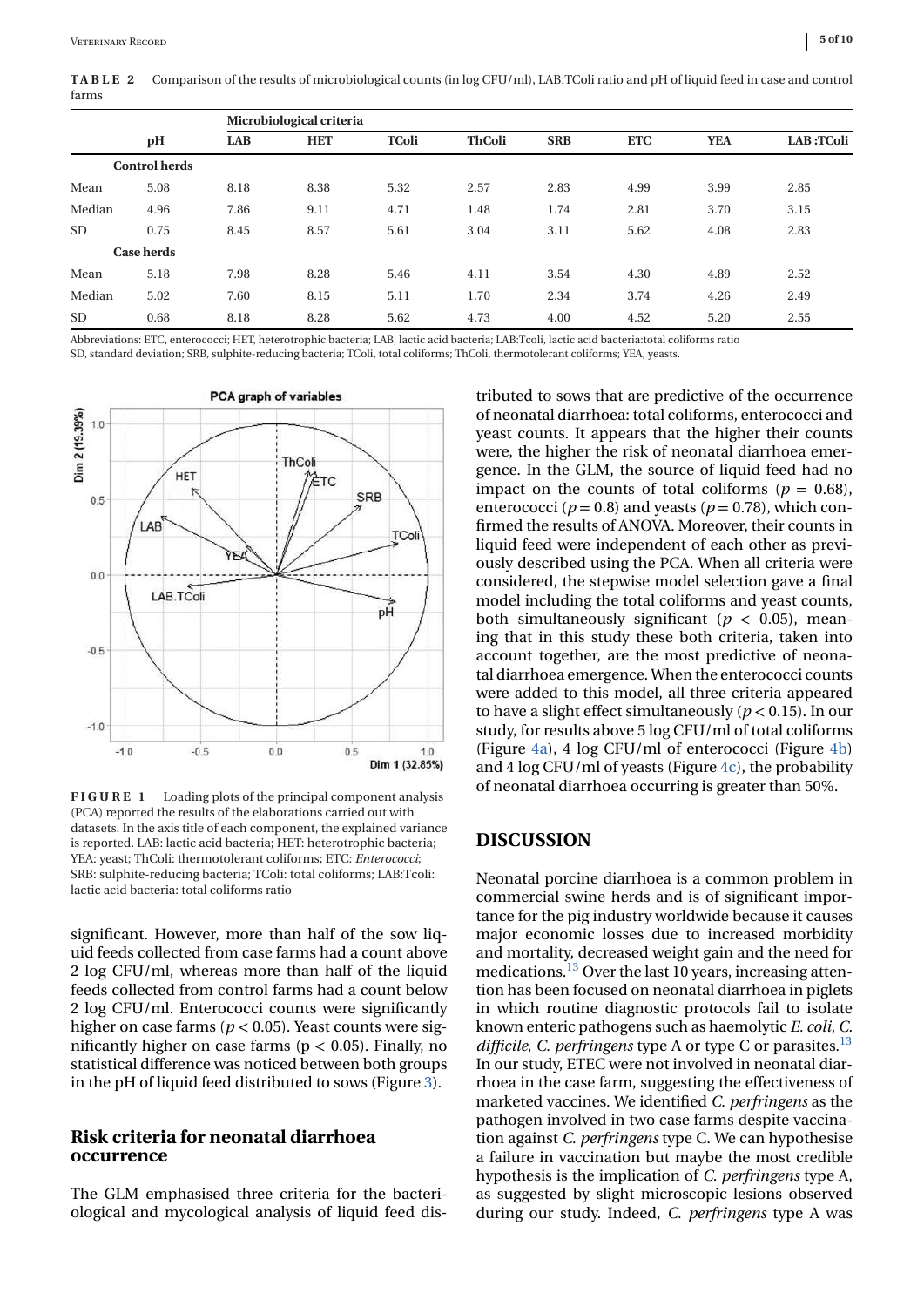<span id="page-5-0"></span>

**FIGURE 2** Dispersion of analysed criteria in sow non-fermented liquid feed between case and control farms (\* = significant level of a mixed regression model, *p*-value < 0.05). ETC: *Enterococci*; HET: heterotrophic bacteria; LAB: Lactic acid bacteria; SRB: sulphite-reducing bacteria; TColi: total coliforms; ThColi: thermotolerant coliforms; YEA: yeast; LAB/Tcoli: lactic acid bacteria:total coliforms ratio



**FIGURE 3** Dispersion of lactic acid bacteria (LAB) depending on the source of sow liquid feed (gestating or farrowing facilities) (log CFU/ml)

reported to be frequently detected in a survey on the aetiology of recurrent neonatal diarrhoea in Spain.<sup>14</sup> Unfortunately we did not perform toxigenic typing for this study. *Enterococcus hirae* is part of the normal intestinal flora of pigs but Swedish and Danish publications suggested a possible pathogenic role in neonatal diarrhoea. $6,8$  It has been reported that the genus *Enterococcus* was 24 times more abundant in diarrhoeic piglets compared to healthy piglets.<sup>13</sup> In our study, *E. hirae* was suspected to be the pathogen involved in neonatal diarrhoea in seven out of 10 case farms. This is consistent with our previous experience. Using the same decisional process that the one described in this study to determine the aetiology of neonatal diarrhoea, we observed during our routine

diagnosis a high detection of *E. hirae* in diarrhoeic neonatal piglets, in 72 out of 165 piglets submitted alive to laboratories for neonatal diarrhoea diagnosis between 2017 and 2019. Finally, rotavirus diarrhoea was evidenced in three cases, alone or in association with other pathogens. This was in accordance with a recent report on the aetiology of recurrent neonatal diarrhoea in Spain[.14](#page-8-0)

During recurrent neonatal diarrhoea cases investigation, all risk factors must be reviewed (including vaccination, $15$  maternal immunity transfer, sow parity,  $16$  disease status of the farm, washing and disinfection protocols of the farrowing unit between  $batch<sup>15</sup>$  and environmental conditions). Among these critical points, the microbiological quality of liquid feed for sows is investigated in this study.

Gut colonization has a major impact on host health and disease. The microbiota helps in the maturation of the gastrointestinal immune system and protects against pathogen colonisation through competitive exclusion.<sup>[17](#page-8-0)</sup> The development of many diseases can be triggered by the microbiota composition. The bacterial colonisation of the piglet intestine is believed to begin immediately after birth and is mainly influenced by their mothers as previously reported.<sup>18</sup> The sow's faeces, skin and the surrounding environment contain a large number of bacteria, which are likely to be the source of the intestinal microbiota of piglets.<sup>19</sup> Indeed, it has been shown that piglets ingest large quantities of the sow's faeces.<sup>20</sup>

The sow's gastrointestinal tract health may be affected by nutrition and feeding.<sup>21</sup> It can therefore be assumed that the bacteriological and mycological quality of liquid feed distributed to sows may affect the gut composition of the dam and its offspring. A previous report demonstrated that nutritional regimes that influence the microbiology of the sow's faeces are also likely to influence that of neonates. $4$  Remarkable alterations in faecal microbiota were reported in neonatal piglets with diarrhoea of unknown aetiology. $6,13$  We, therefore, hypothesised that the quality of liquid feed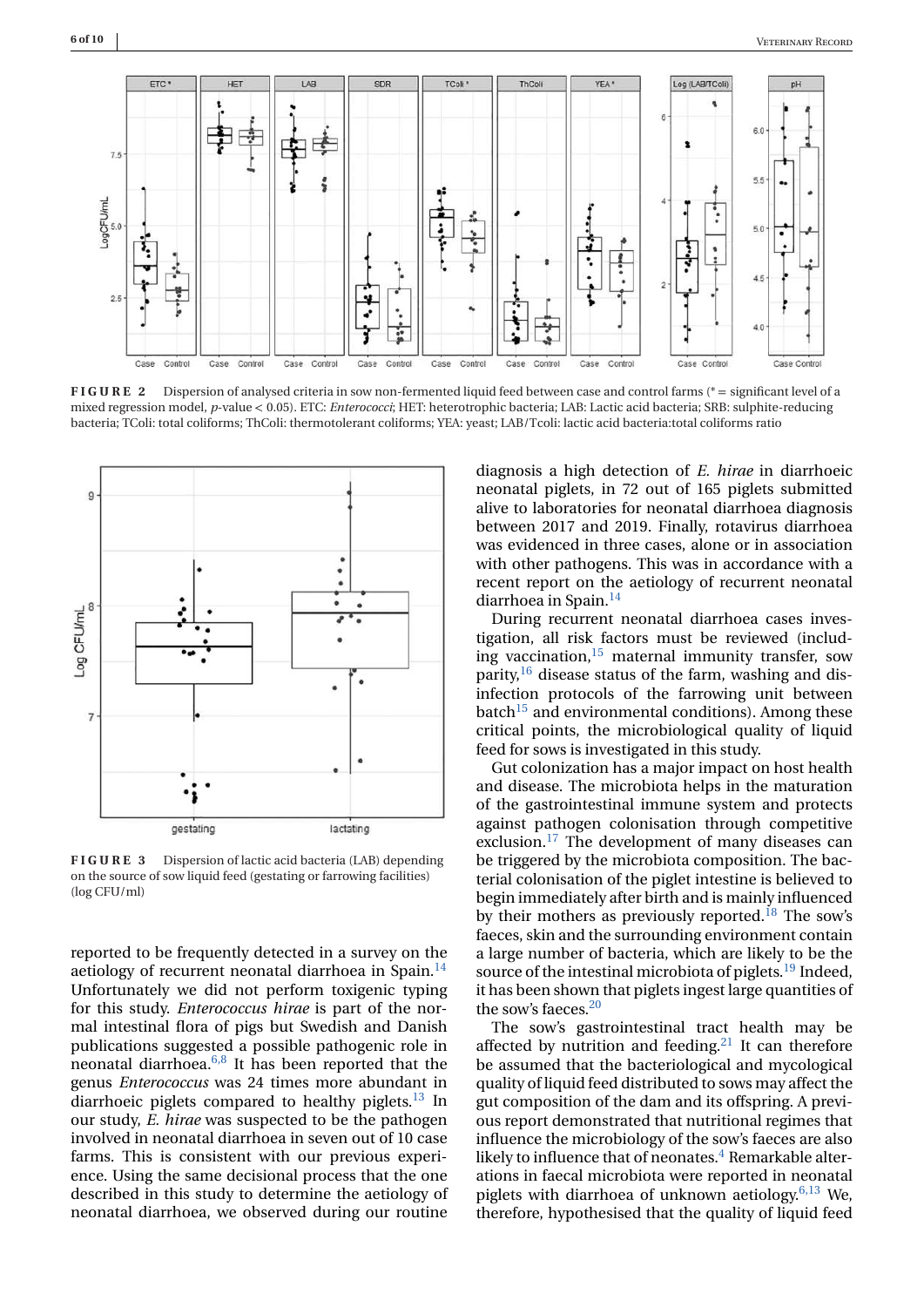<span id="page-6-0"></span>

**FIGURE 4** Probability of observing neonatal diarrhoea depending on total coliforms (a), enterococci (b) and yeasts (c) count in liquid feed distributed to sows (log CFU/ml)

distributed to sows can affect the gut health of piglets by causing dysbiosis with the overgrowth of one or more pathogenic bacteria or viruses.

In this study, samples were collected at the end of liquid feed system lines at the feeder level, which is the segment of the liquid feed distribution system with the highest level of microbiological flora.<sup>22</sup> Some previously published studies characterised the microbiological flora of liquid feed distributed to growing pigs in the feeder,  $23-26$  but to our knowledge, there are few studies on the microbiological quality of liquid feed distributed to sows.

In a field, the liquid feed could be contaminated in four ways that must be considered when practices are explored: contamination because of a bad water microbial quality, a bad dry feed microbial quality, inappropriate fermentations during the feed process and improper hygiene of the feeding system. Analysis of water quality used to prepare the liquid feed is sometimes challenging in commercial farms. An attentive examination of each stage of water supply, from the water source to the end of the water line at the mixing tank level is recommended. A dry feed could

also be a source of microbial contamination and must be tested. During our study, these two components of liquid feed were not investigated. Improper fermentation could happen on farms depending on the residence time of the liquid feed in feeding pipelines or the presence of a rest tank for example. We did not record residence time during our trial. Finally, the hygiene of the liquid feeding system is an important consideration. Two microbiological criteria have been previously described to evaluate global pathogen microbiological contamination: the bacterial load of total coliforms (also described as *Enterobacteriaceae*) and heterotrophic microorganisms[.27](#page-9-0) The pathogenic role of total coliforms contamination in growing pigs liquid feed has been previously reported as increasing the risk of haemorrhagic bowel syndrome.<sup>25</sup> One reference value for total coliforms has been proposed for animals liquid feed, the total coliform load should be below 4  $\log$  CFU/ml.<sup>28</sup> In our study, the total coliform load was around 4 log CFU/ml. This is in accordance with previous studies which measured total coliform load between 2 log and 5 log  $CFU/ml^{22}$  $CFU/ml^{22}$  $CFU/ml^{22}$  and around 4 log CFU/ml in liquid feed distributed to fattening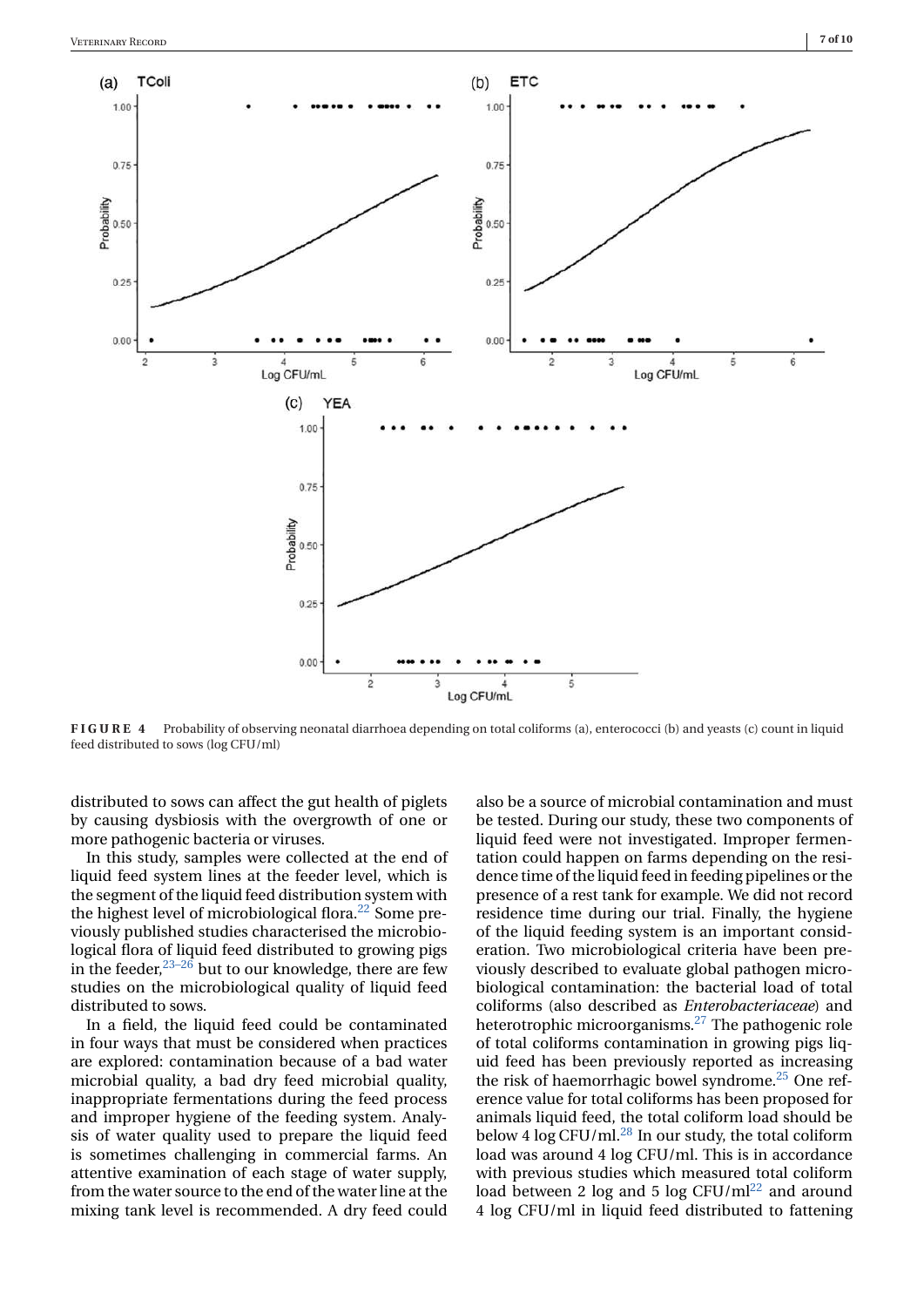pigs. $24$  In our study, the total coliform load in sow liquid feed was significantly higher in affected farms. This result confirmed the importance of feeding system hygiene on sow farms. Furthermore, the mean heterotrophic microorganism load was 8 log CFU/ml, this is in accordance with a previous study.<sup>[22](#page-8-0)</sup> For this count, we observed no statistical difference between farms whatever their status regarding neonatal diarrhoea.

*Enterococcus hirae* was frequently involved in neonatal diarrhoea cases in our practice, so, in this study, we decided to count enterococci in liquid feed distributed to sows. The amount of genus *Enterococcus* was on average 4 log CFU/ml in this study and we observed a statistically significant difference between affected and non-affected farms. This finding is of interest but needs more investigations to be confirmed.

Publications about the role of yeasts in porcine diets are scarce, and most focus on fattening pigs and sometimes with conflicting conclusions. Some studies described yeast overgrowth as an important risk factor for pig intestinal health, $25,29$  especially if the amount of yeast is over 6 log UFC/g.<sup>30</sup> One reference value for yeast has been proposed; in liquid feed, the amount of yeast should be below 5  $log CFU/ml.<sup>28</sup>$  Another study did not reveal any difference between pig farms classified at risk or not for intestinal diseases.<sup>23</sup> In our study, 4 log CFU/ml of yeast were counted on average in sow liquid feed. This result is close to the mean described in a previous study, $31$  but lower than the mean observed in France in liquid feed distributed to growing pigs which was around 6 log CFU/ml. $^{24}$ However, in our case study, a statistically significant difference was found in the amount of yeast in sow liquid feed between farms affected or not with neonatal diarrhoea. This study supports the pathological role of the overgrowth of yeast in sow liquid feed.

Other bacteriological criteria were evaluated in this study, but we could not demonstrate any significant difference between affected and unaffected farms regarding these criteria. Lactic acid bacteria were the dominant flora in liquid feed samples analysed in this study. Enabling conditions for the implantation and development of lactic acid bacteria in liquid feed system lines are recommended. $^{22}$  $^{22}$  $^{22}$  Indeed, these bacteria produce lactic and acetic acids, which have an inhibitory effect on pathogenic flora. The effect of lactic acid bacteria to limit the growth of various Gramnegative bacteria, especially pathogenic *E. coli*[4](#page-8-0) and *Salmonella typhimurium*<sup>[11](#page-8-0)</sup> is well documented. It has been demonstrated that the sow is a source of piglets lactic acid flora. $4 \text{ In this study, the average lactic acid}$ bacteria count in sow liquid feed was higher in control farms, however, this difference was not significant. Moreover, LAB counts were significantly higher in lactating than in the gestating liquid feed. The reason for this observation is unknown but we can hypothesise that Lactobacilli might be added as probiotics in lactating feeds for example. This data was not recorded during our study. The LAB:TColi ratio is proposed to characterise the balance between these two populations in liquid feed, $24$  and to describe if this balance is favourable or not in gut microbiota. $4 A$ higher LAB:TColi ratio in faeces is usually associated with a bacterial flora that contributes to improved animal performance. In our study, we observed no statistical difference between case and control farms in LAB:TColi ratio in the liquid feed.

Finally, regarding sulphite-reducing bacteria, bacterial loads were around 4 log CFU/ml in our study. These bacterial populations were detected in all liquid feed samples. But the bacterial load was below 1 log CFU/ml in six unaffected farms and two affected farms. However, a previous study described the detection of these bacterial populations in only 8% of samples (results based on 120 liquid feed samples). $^{22}$ No statistical difference was observed in this study between affected and unaffected farms. The presence of sulphates in feed can promote the proliferation of certain bacteria, especially *E. coli*, so SRB can be a risk factor for gastrointestinal disturbances in pigs.

#### **CONCLUSION**

This case–control study highlighted three criteria – two bacteriological criteria and one mycological criterion – worthy of consideration in farms feeding sows with a liquid feed system for the prevention or management of neonatal diarrhoea: the level of contamination of the liquid feed by total coliforms, enterococci and yeasts. This study was carried out on a relatively small number of farms and these results should be consolidated by further results over time. For the moment, we could suppose that sow non-fermented liquid feed with total coliforms counts higher than 5 log CFU/ml and/or enterococci counts higher than 4 log CFU/ml and/or yeasts count higher than 4 log CFU/ml is at risk for neonatal diarrhoea. Contamination by both total coliforms and yeasts together is highly predictive of neonatal diarrhoea occurrence. On farms feeding sows with non-fermented liquid feed, an analysis of a sample is recommended, whatever the stage of the reproductive cycle (gestating or lactating feed), and if the advisor identifies abnormalities, the source of contamination (dry feeds, water, fermentation and hygiene) must be investigated. Finally, the role of *E. hirae* in neonatal diarrhoea and the link between the presence of genus *Enterococcus* in liquid feed and the occurrence of neonatal enterococcal diarrhoea should be further investigated.

#### **ACKNOWLEDGEMENTS**

The authors would like to thank the herd owners for their cooperation and Finalab's team for their support in analyses and their help for redaction. Finally, we would like to acknowledge Maela Kloareg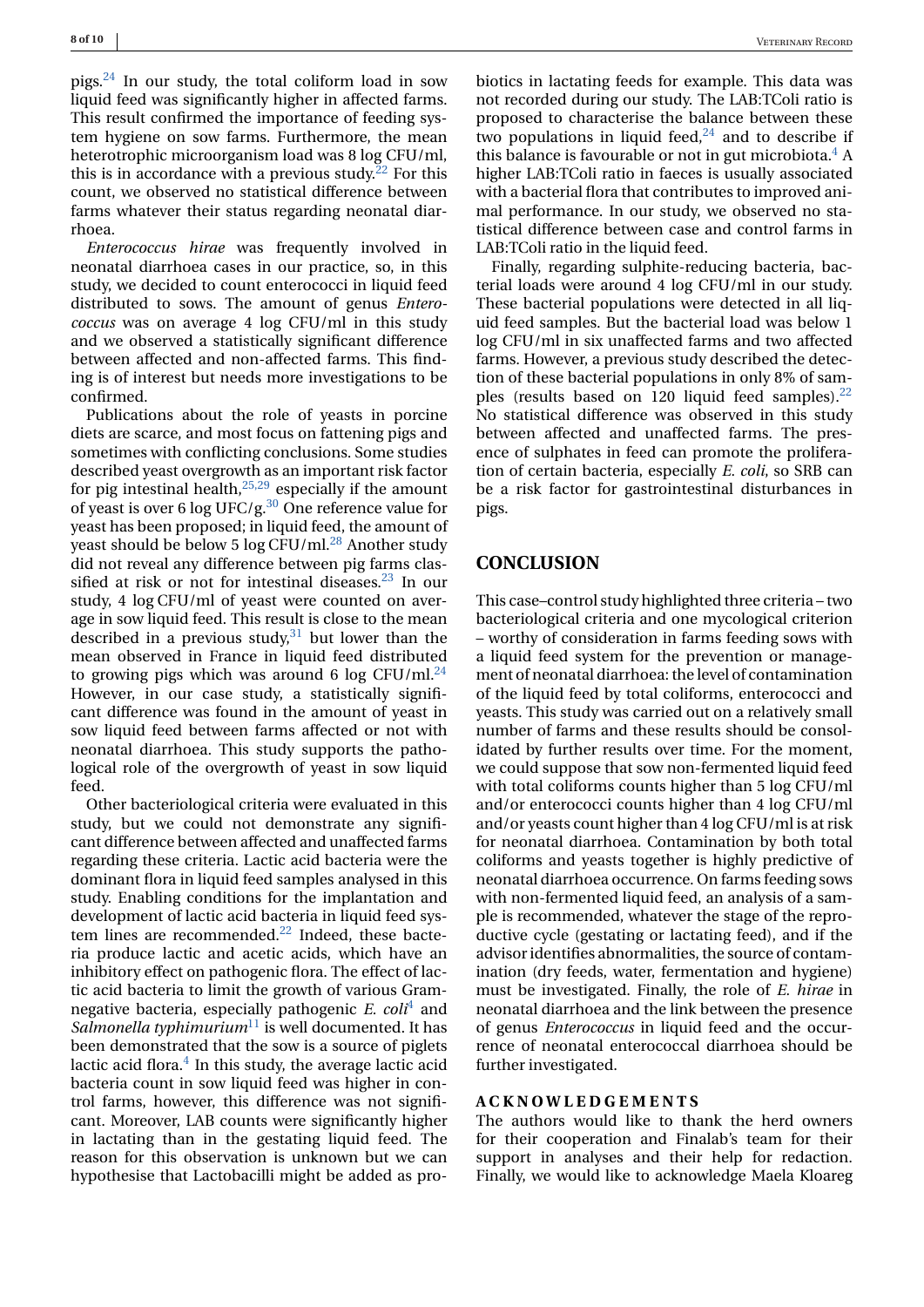<span id="page-8-0"></span>(Kuzulia, Plabennec, France) for her assistance and advice in statistical analyses.

## **FUNDING INFORMATION**

Porc.Spective Swine Vet Practice; Labofarm Finalab.

#### **CONFLICT OF INTEREST**

The authors declare that they have no conflict of interest.

#### **ETHICS APPROVAL**

Piglets included in this survey were commercial pigs kept on farms in accordance with French regulations and standards for pig breeding and rearing. According to the French legislation, neonatal diarrhoea diagnostics, including piglet euthanasia, were performed during veterinary herd health monitoring. No specific authorisation was requested for applied research derived from routine veterinary work in France. Consents were obtained from herd owners.

#### **AUTHOR CONTRIBUTIONS**

Study conception and design: GB, AL. Data acquisition: GB, RG, AL, CC, JJ, VN, PB, FB, MB. Laboratory investigations: GB, JLG. Data analysis and interpretation: GB, AL, CTC. Drafting the manuscript: GB, AL, CTC. All authors read, critically revised and approved the final manuscript.

#### **DATA AVAILABILITY STATEMENT**

The data that support the findings of this study are available from the corresponding author upon reasonable request.

#### **ORCID**

#### *Gwenaël Boulbria* [https://orcid.org/0000-0001-](https://orcid.org/0000-0001-9169-4420) [9169-4420](https://orcid.org/0000-0001-9169-4420)

#### **REFERENCES**

- 1. Leblois J, Massart S, Li B, Wavreille J, Bindelle J, Everaert N. Modulation of piglets' microbiota: differential effects by a high wheat bran maternal diet during gestation and lactation. Sci Rep. 2017;7(1):7426.
- 2. Hasan S, Saha S, Junnikkala S, Orro T, Peltoniemi O, Oliviero C. Late gestation diet supplementation of resin acid-enriched composition increases sow colostrum immunoglobulin G content, piglet colostrum intake and improve sow gut microbiota. Animal 2018;1–8.
- 3. Hasan S, Junnikkala S, Peltoniemi O, Paulin L, Lyyski A, Vuorenmaa J, et al. Dietary supplementation with yeast hydrolysate in pregnancy influences colostrum yield and gut microbiota of sows and piglets after birth. PLoS One. 2018;13(5): e0197586.
- 4. Demecková V, Kelly D, Coutts AGP, Brooks PH, Campbell A. The effect of fermented liquid feeding on the faecal microbiology and colostrum quality of farrowing sows. Int J Food Microbiol. 2002;79(1–2):85–97.
- 5. Thomson JR, Friendship RM. Digestive system. In: Zimmermann J, Karriker LA, Ramirez A, Schwartz KJ, Stevenson GW, editors. *Diseases of swine*. West Sussex, UK: Wiley-Blackwell; 2012. p. 216–8.
- 6. Kongsted H, Pedersen K, Hjulsager CK, Larsen LE, Pedersen KS, Jorsal SE, et al. Diarrhoea in neonatal piglets: a case control study on microbiological findings. Porcine Health Manag. 2018;4:17.
- 7. Larsson J, Aspán A, Lindberg R, Grandon R, Båverud V, Fall N, et al. Pathological and bacteriological characterization of neonatal porcine diarrhoea of uncertain aetiology. J Med Microbiol. 2015;64(8):916–26.
- 8. Larsson J, Lindberg R, Aspán A, Grandon R, Westergren E, Jacobson M. Neonatal piglet diarrhoea associated with enteroadherent *Enterococcus hirae*. J Comp Pathol. 2014;151(2– 3):137–47.
- 9. Canibe N, Jensen BB. Fermented and nonfermented liquid feed to growing pigs: Effect on aspects of gastrointestinal ecology and growth performance. J Anim Sci. 2003;81(8):2019– 31.
- 10. Bunte S, Grone R, Keller B, Keller C, Galvez E, Strowig T, et al. Intestinal microbiota of fattening pigs offered nonfermented and fermented liquid feed with and without the supplementation of non-fermented coarse cereals. Microorganisms 2020;8(5):638.
- 11. Canibe N, Jensen BB. Fermented liquid feed—Microbial and nutritional aspects and impact on enteric diseases in pigs. Anim Feed Sci Technol. 2012;173(1):17–40.
- 12. Holtkamp DJ, Polson DD, Torremorell M, Morrison B, Classen DM, Becton L, et al. Terminology for classifying swine herds by porcine reproductive and respiratory syndrome virus status. J Swine Health Prod . 2011;19(1):44–56.
- 13. Hermann-Bank ML, Skovgaard K, Stockmarr A, Strube ML, Larsen N, Kongsted H, et al. Characterization of the bacterial gut microbiota of piglets suffering from new neonatal porcine diarrhoea. BMC Vet Res. 2015;11(139).
- 14. Mesonero-Escuredo S, Strutzberg-Minder K, Casanovas C, Segalés J. Viral and bacterial investigations on the aetiology of recurrent pig neonatal diarrhoea cases in Spain. Porcine Health Manag. 2018;4:5.
- 15. Larsson J, Fall N, Lindberg M, Jacobson M. Farm characteristics and management routines related to neonatal porcine diarrhoea: a survey among Swedish piglet producers. Acta Vet Scand. 2016;58(1):77.
- 16. Kongsted H, Toft N, Nielsen JP. Risk factors and epidemiological characteristics of new neonatal porcine diarrhoea syndrome in four Danish herds. BMC Vet Res. 2014;10: 151.
- 17. Bauer E, Williams BA, Smidt H, Verstegen MWA, Mosenthin R. Influence of the gastrointestinal microbiota on development of the immune system in young animals. Curr Issues Intest Microbiol. 2006;7(2):35–51.
- 18. Katouli M, Lund A, Wallgren P, Kühn I, Söderlind O, Möllby R. Metabolic fingerprinting and fermentative capacity of the intestinal flora of pigs during pre- and post-weaning periods. J Appl Microbiol. 1997;83(2):147–54.
- 19. Thompson CL, Wang B, Holmes AJ. The immediate environment during postnatal development has long-term impact on gut community structure in pigs. ISME J. 2008;2(7):739– 48.
- 20. Sansom BF, Gleed PT. The ingestion of sow's faeces by suckling piglets. Br J Nutr. 1981;46(3):451–6.
- 21. Pluske JR, Turpin DL, Kim J-C. Gastrointestinal tract (gut) health in the young pig. Anim Nutr. 2018;4(2):187– 96.
- 22. Royer E, Moundy G, Albar J & Martineau GP. Analyse descriptive du degré d'hygiène microbiologique de la machine à soupe dans neuf élevages porcins : Influence des différents maillons du circuit. Rev Méd Vét. 2004;155:609–18.
- 23. Royer E, Moundy G, Albar J. Analyse descriptive du degré d'hygiène micro- biologique de la machine à soupe dans neuf élevages porcins. Revue Méd Vét. 2005;7.
- 24. Brunon M, Trombani C, Ropars M, Le Roux M, Launay S. Déterminants de la flore microbiologique de la soupe et ses conséquences sur les porcs charcutiers en engraissement. Journées Recherche Porcine. 2020;52:147–52
- 25. Grahofer A, Gurtner C, Nathues H. Haemorrhagic bowel syndrome in fattening pigs. Porcine Health Manag. 2017;3(1): 27.
- 26. O' Meara FM, Gardiner GE, O' Doherty JV, Lawlor PG. Effect of dietary inclusion of benzoic acid (VevoVitall®) on the